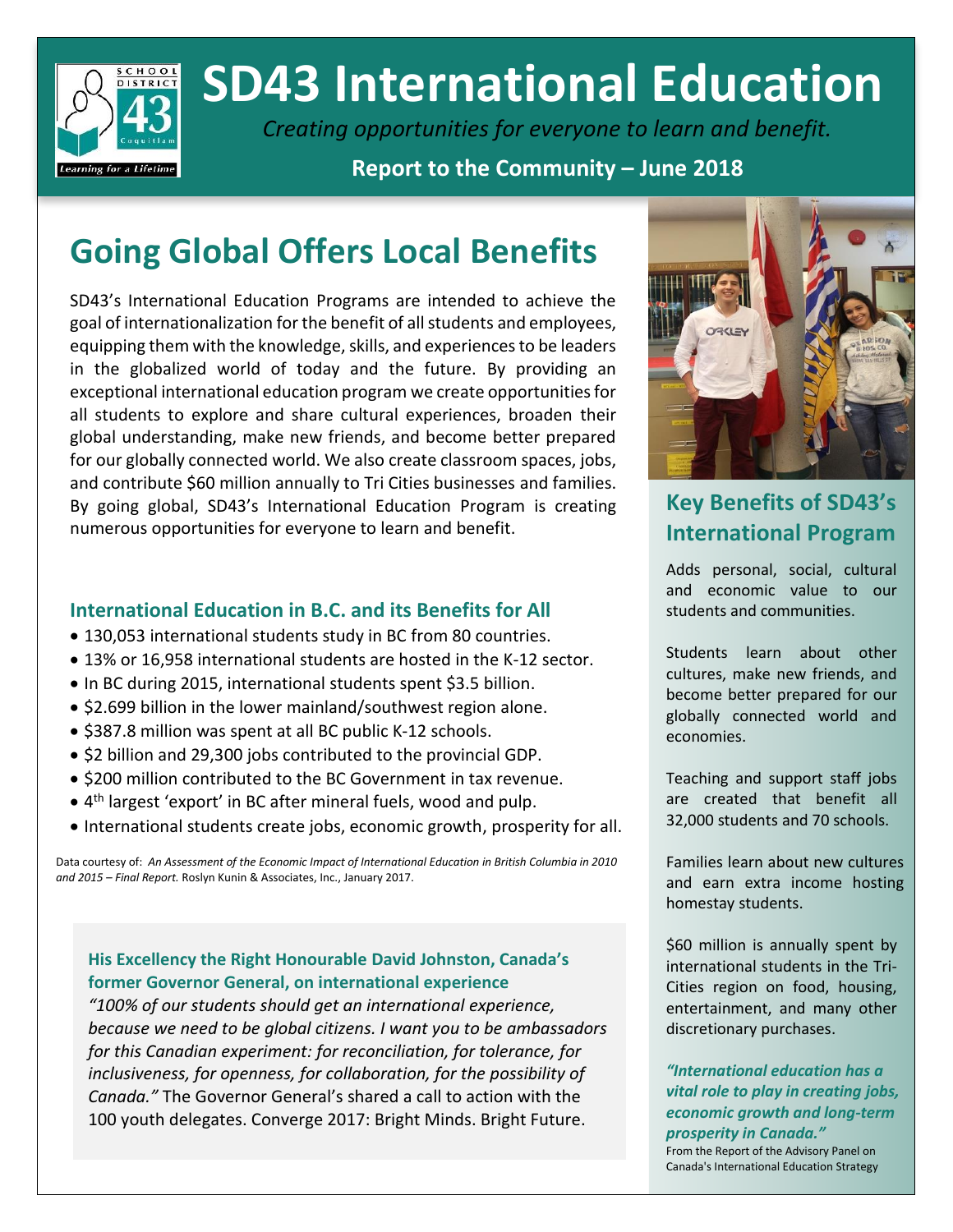## **Benefits for SD43 Students, Teachers and Classrooms**

- \$37 million contributed annually to our operating budget so we can offer more supports for all students.
- Approximately 132 teaching jobs were created in 2017/2018.
- Approximately \$700,000 was contributed to directly support schools in 2017/2018.
- Students learn about other cultures and make new friends for life.
- Further enhances school environments by exploring cultural diversity and broadening global understanding.
- Students are better prepared for a globally connected world and economy.
- Students and families enjoy rich cultural experiences as students come from China, Brazil, Mexico, Germany and many other countries.
- Welcoming international students cultivates greater opportunities for cultural and educational exchanges for students and teachers.



• Students, teachers and administrators travel abroad on cultural exchanges to sister schools and numerous countries on several continents.



*"Through my years at Charles Best Secondary, I have been a friend with various international students. My relationships have established a curiosity of their culture and ways. I traveled to Japan and Korea to see first-hand the culture and customs. Many of the international students also strive to achieve their best at school, which has served as a great inspirational motive for me to accomplish my goals. I am grateful to have met students from around the world, as they have helped open my mind to new experiences and ideas."* **DB, Canadian student at Dr. Charles Best Secondary**

## **Benefits for Tri-Cities Residents, Families and Businesses**

- Families earn income hosting homestay while learning about other cultures.
- Businesses succeed over \$30,000 per SD43 international student, or \$60 million in total, is spent annually in the Tri-Cities region on housing, food, entertainment, and more that benefit business, families and individuals.
- Municipal governments gain tax revenues to spend in their communities.
- Summer Programs generate over \$2 million translating into:
	- 100 summer teacher jobs;
	- 5000 volunteer hours for students;
	- homestay revenues for families \$10,000 \$12,000 annually
	- spending in communities; and
	- a heightened international profile for our region which attracts investment and creates jobs.